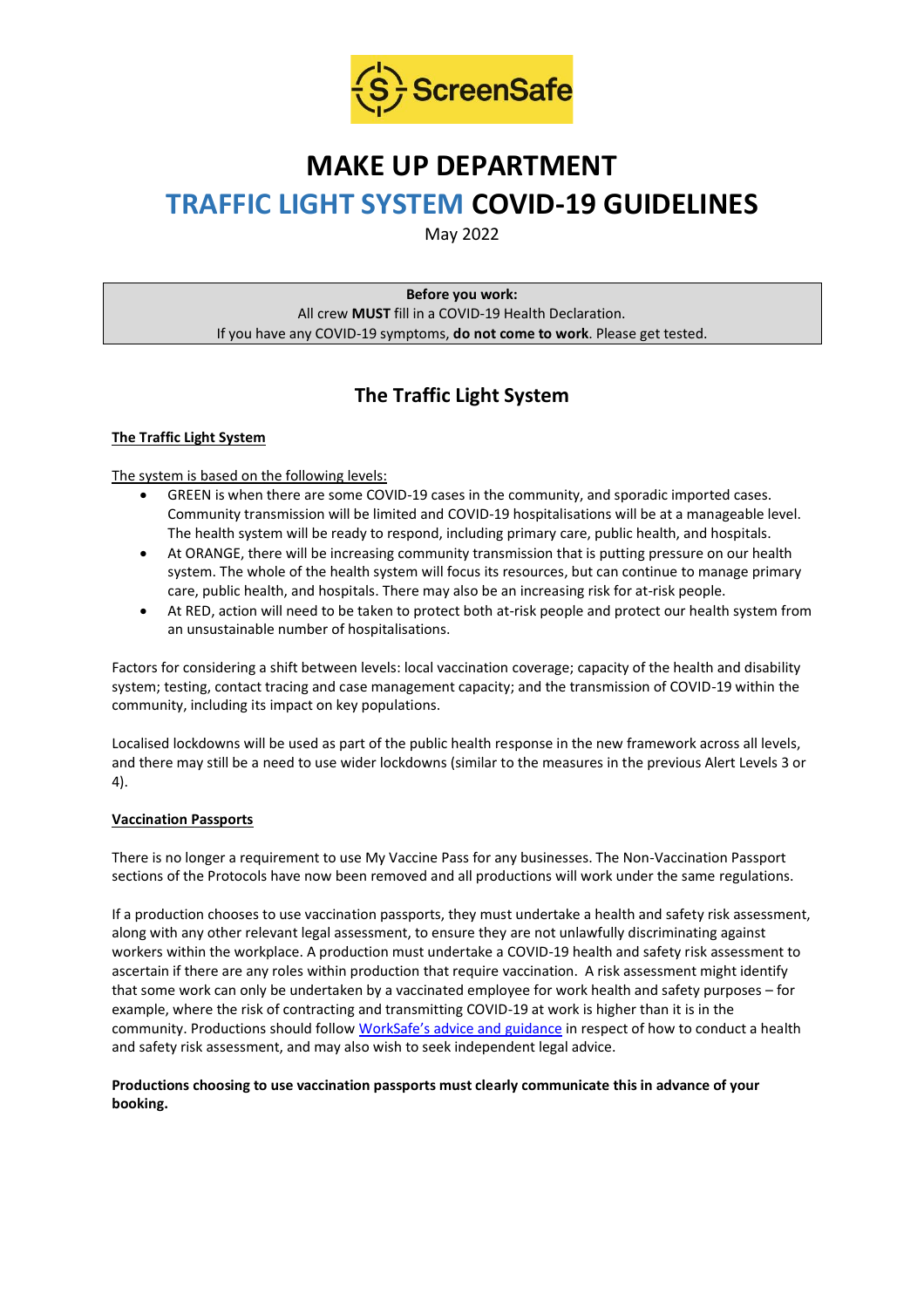|                                         | <b>RED</b>                    | <b>ORANGE</b>                | <b>GREEN</b>               |
|-----------------------------------------|-------------------------------|------------------------------|----------------------------|
| Expected                                | All scale productions,        | All scale productions,       | No restrictions on         |
| productions                             | provided they can work        | provided they can work       | production.                |
|                                         | with minimum 1m physical      | with a recommended 1m        |                            |
|                                         | distancing requirements       | physical distancing          |                            |
|                                         | and strict guidelines in      | requirement and              |                            |
|                                         | regards to Close Proximity    | appropriate guidelines in    |                            |
|                                         | work.                         | regards to Close Proximity   |                            |
|                                         |                               | work.                        |                            |
| Crew                                    | Crew to work from home        | Production should facilitate | No restrictions.           |
|                                         | where possible.               | crew working from home if    |                            |
|                                         |                               | appropriate.                 |                            |
|                                         | Day players, casuals and      |                              |                            |
|                                         | extras need stringent         |                              |                            |
|                                         | screening.                    |                              |                            |
| Physical                                | Minimum 1m                    | Recommended 1m               | No restrictions.           |
| Distancing                              |                               |                              |                            |
| Personal                                | Face coverings are strongly   | Face coverings are strongly  | PPE must be available for  |
| Protective                              | recommended.                  | recommended.                 | those who wish to (or who  |
| Equipment                               |                               |                              | are requested to) use it.  |
|                                         | Face coverings mandatory      | Face coverings are           |                            |
|                                         | on flights, public transport, | mandatory on flights,        | Face coverings are         |
|                                         | taxis, retail, public venues, | public transport, taxis,     | mandatory on flights.      |
|                                         | recommended whenever          | retail and public venues.    |                            |
|                                         | leaving the house.            |                              |                            |
| <b>Close Proximity</b>                  | Close Proximity work can      | Close Proximity work can     | No restrictions.           |
| <b>Work</b>                             | be undertaken with strict     | be undertaken with           |                            |
|                                         | PPE & hygiene measures in     | appropriate and agreed       | Vigorous hygiene standards |
| Make Up<br>$\qquad \qquad \blacksquare$ | place.                        | PPE & hygiene measures in    | to be maintained.          |
| Costume                                 |                               | place.                       |                            |
| <b>Stunts</b>                           | Please refer to the Close     |                              | Crew may be asked to wear  |
| <b>Close Actor</b>                      | Proximity guidelines.         | Please refer to the Close    | PPE.                       |
| Interaction                             |                               | Proximity guidelines.        |                            |
| Surveillance                            | Surveillance testing is       | Surveillance testing should  | Some productions may       |
| <b>Testing</b>                          | highly recommended.           | be considered.               | wish to utilise regular    |
|                                         |                               |                              | surveillance testing.      |
| Food / Catering                         | Contactless service only.     | Contactless service is       | General food hygiene       |
|                                         |                               | recommended.                 | standards are adhered to.  |
|                                         | Unit/Craft Services should    |                              |                            |
|                                         | be "café-style". Or           | Unit/Craft Services should   | Hand washing, sanitiser    |
|                                         | individual snack packages     | be "café-style". Or          | stations available in all  |
|                                         | can be prepared and           | individual snack packages    | eating areas.              |
|                                         | handed out.                   | can be prepared and          |                            |
|                                         |                               | handed out.                  |                            |

### **QUICK GUIDE TO THE TRAFFIC LIGHT LEVELS**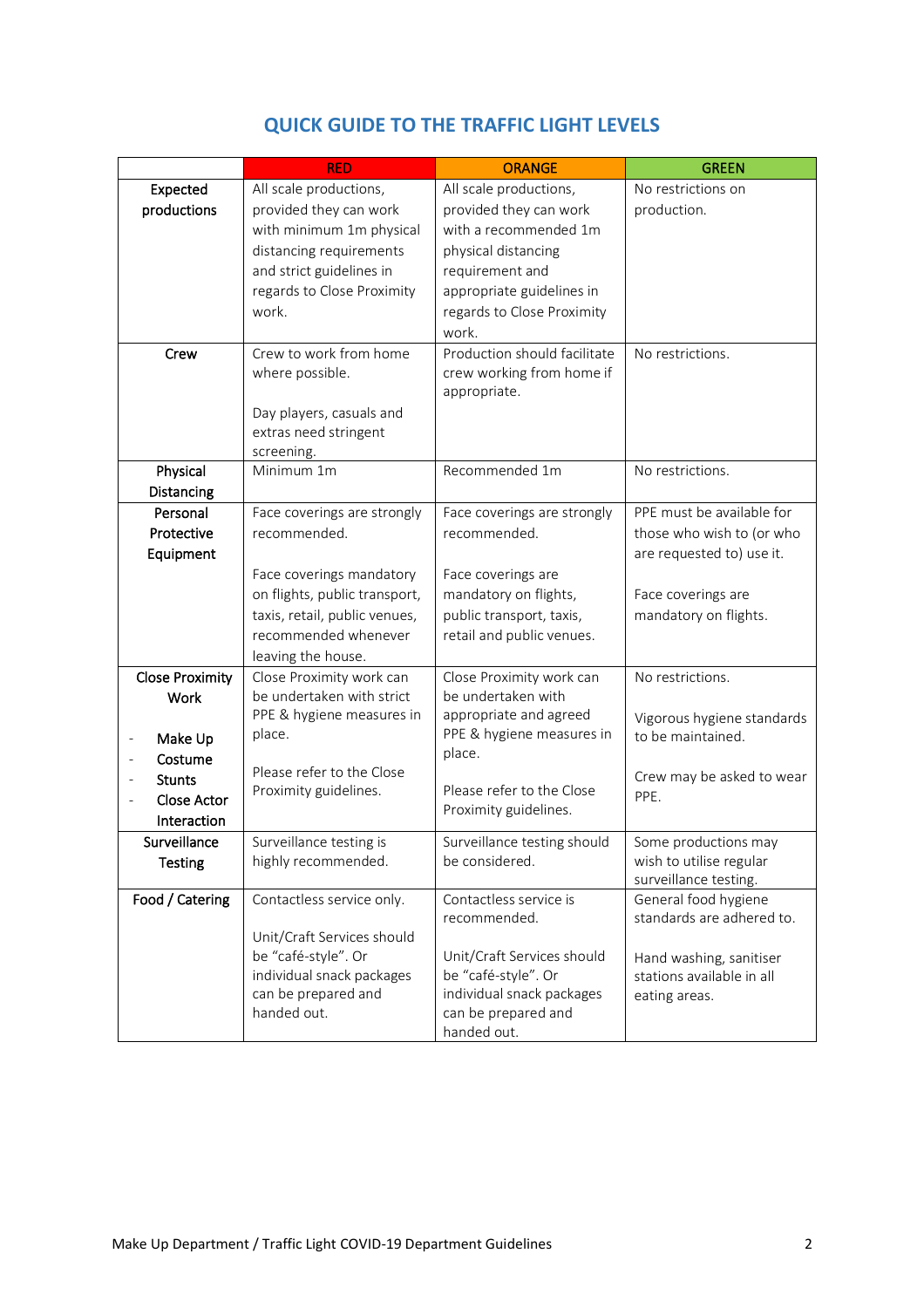### **DEPARTMENT SPECIFIC GUIDANCE – MAKE UP DEPARTMENT**

**Make Up crew must be aware of and trained to work under the specific Traffic Light settings prior to commencing work, including the correct use of PPE and physical distancing requirements.**

**The below is a guide only and should be applied appropriate to the relevant regional Traffic Light Setting. The higher the Traffic Light level, the stricter adherence. Please consult with your H&S officer if you have any questions or concerns.**

#### **Introduction to Department undertakings:**

- Pre-Production tasks remote
- Pre-Production tasks on site / in production office
- Character Make Up research and design
- Creative discussions with cast, director and other key HOD's
- Management/coordination of Make Up team
- Liaison with production, AD's and locations in regards to testing and on-set requirements

#### **Department Bubbles**

- Off Set Make Up Department bubble (remote preparation).
- Off Set Make Up Department bubble (production office preparation)
- On Set Make Up Department bubble (Unit/Tech base only)
- On Set Make Up Department bubble (Unit/Tech base AND on Set)
- On Set Department HODs/Department Liaison bubble

#### **Contact Tracing:**

- Productions are encouraged to have contact tracing of some sort in place to prevent a wider production outbreak, but it is no longer a Government requirement.
- All crew or approved site visitors must sign a COVID-19 Declaration before starting work or visiting a work site
- If using vaccination passports, production to ensure anyone entering a controlled worksite has a valid and current vaccination passport.
- All entry and exit points should be controlled and monitored.
- All workers should keep a log of non-worksite locations (i.e. stores, etc.) and interactions (meeting suppliers, location owners, etc.) they have during working hours.
- All workers are recommended to keep note of their interactions outside of work hours (whilst on a iob).

#### **Personal Hygiene Requirements and Measures**

- Any worker who feels unwell must not come to work, if unwell at work they must go home.
- If a worker displays any of the symptoms of COVID-19, please call Healthline immediately (0800 358 5453) or your doctor. Production and the Health & Safety Departments must also be notified. And all close contact workers to be identified.
- If a person or persons are confirmed or probable cases of COVID-19, site closure(s) should be considered. This decision should be made on the advice of a public health officials based on information on the extent of the exposure.
- Please wash/sanitise your hands upon arrival at a work site.
- A strict personal hygiene & hand washing/sanitising regime must be observed in line with the ScreenSafe and Ministry of Health guidelines.
- Personal work stations to be cleaned/sanitised each day.
- In accordance with Ministry of Health guidelines, PPE (gloves and masks) should be available.
- Within all Traffic Light Settings, face coverings are strongly recommended. And it would be expected that most productions will require them as part of their H&S plan.
- If you choose to wear PPE, the type is up to you and should be based on the level of risk for your business or service, the working proximity, the physical work area, and the length of time people are together.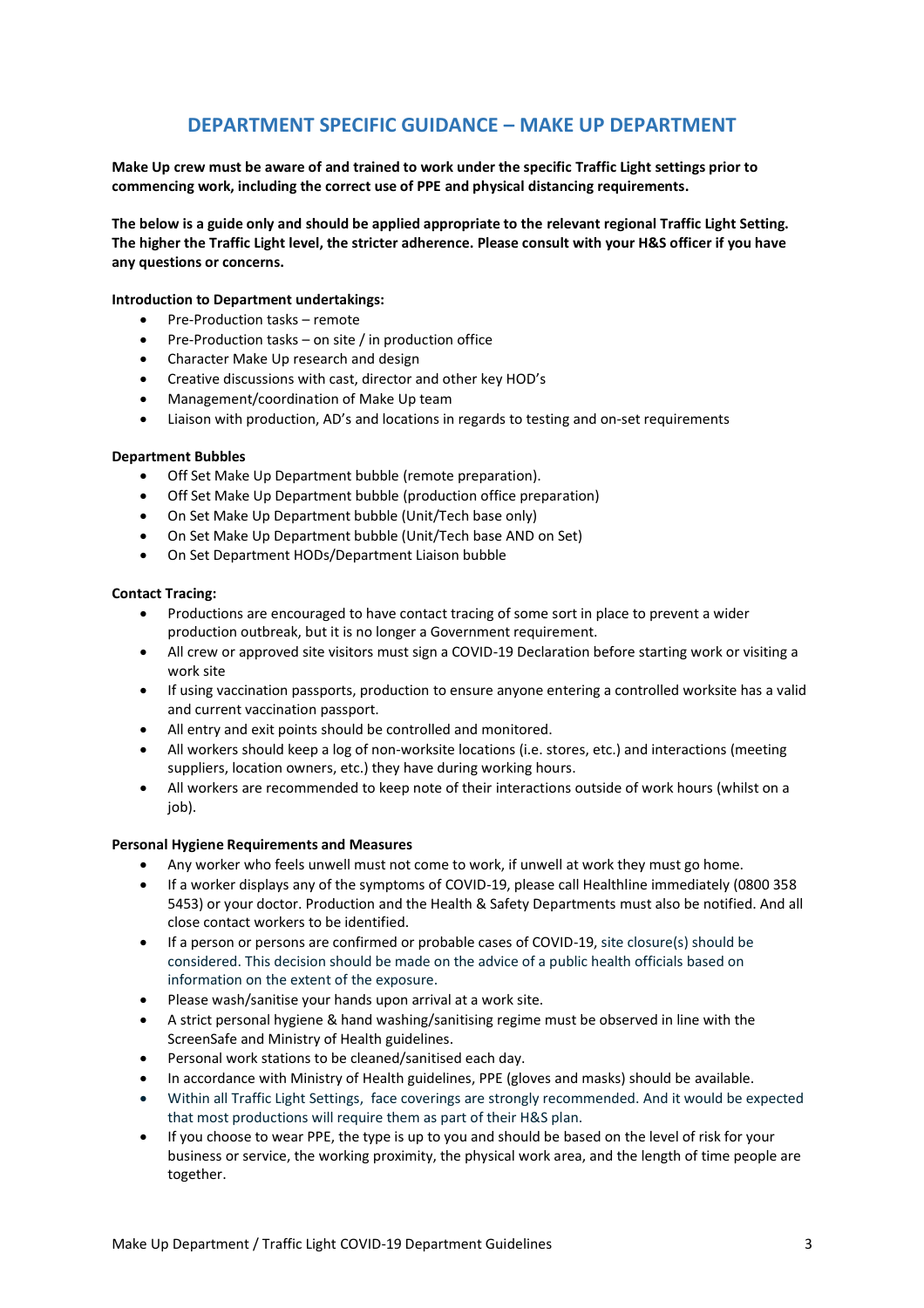• Work should only be completed within one metre if it can't otherwise be achieved. The time spent in Close Proximity needs to be kept to a minimum.

#### **Work Space Hygiene**

#### **On and off set**

- Hand sanitising stations and PPE (gloves, masks) should be readily available at production office/location/Make Up truck and outside of communal facilities (ie. Portaloos).
- Equipment cleaning products should be readily available at production office/location/Make Up stations.
- Consider workspace layout, avoid face to face desks, and space desks 1 metre apart where possible. Engineered barriers may be necessary where this separation is not practicable.
- Personal Make Up kit/equipment/laptops to be used only by one person.
- Make Up equipment and Make Up stations must be sanitised/sterilised in between cast.
- Consider setting up individual Make Up stations for each cast.
- In order to reduce the size of Close Proximity Bubbles, each cast should have the same Make Up artist for off-set Make Up and on-set standby whenever practicable.
- Make sure appropriate crew resourcing is in place to accommodate Close Proximity restrictions as well as regular cleaning/sanitising of gear and Make Up stations.
- Take production requirements into consideration in regards to size of Make Up trucks and rooms. I.e. is it feasible to share with costume, etc.?
- Common work surfaces in production office or Make Up truck to be cleaned regularly (i.e. door handles, shared photocopiers, taps, light switches, etc.).
- Regular cleaning of computer terminals and phones.
- Regular aeration of office space/workshop/truck, open windows when possible. Avoid recycling air.
- Air conditioning should be run on fresh air setting, not on recirculate.
- Sanitise surfaces & mop floors at the end of each day where required.
- Stairs should be used in preference to lifts.
- No visitors to site. Only workers involved in the project to enter any locations or work sites.

#### **Kitchen & Catering**

- Stagger lunch where possible and apply physical distancing measures.
- Depending on the current level, consider no open snacks, fruit or shared food.
- Consider lunch box style lunches to be prepared, or where appropriate, subsidy for workers who are required to bring own lunch.
- No food around fitting or dressing areas
- Liaise with AD's and Unit in regards to snack/drinks requirements for cast. Double handling of food/drinks should be avoided.
- All communal cutlery & crockery must be sterilised in dishwasher. Compostable cutlery & crockery to be used if sterilisation is not possible.
- Communal kitchen items to be sanitised before & after use.

#### **Toilets, Showers & Drying Rooms**

- Physical distancing rules also apply to the use of shared facilities, including toilets, shower and drying rooms.
- Sanitising stations on location available outside of communal facilities (i.e. portaloos).
- If numbers require then add additional toilet facilities, i.e. portaloos
- Hygiene posters and signage should be clearly visible in shared spaces like kitchens, toilets, entrances and exits, etc.

#### **Interaction with Other Departments, Suppliers, Cast & Extras Meetings**

- Make Up or inter-departmental meetings to be carried out with physical distancing appropriate to the current Traffic Light level. If possible, particularly if in a confined space, a 10 person limit is recommended. Use of a face covering is strongly recommended.
- PPE should be available for essential inter-departmental meetings.
- Reduce physical interaction with other departments as far as reasonably practicable.
- Interactions with other crew, cast and public must be as per physical distancing protocols.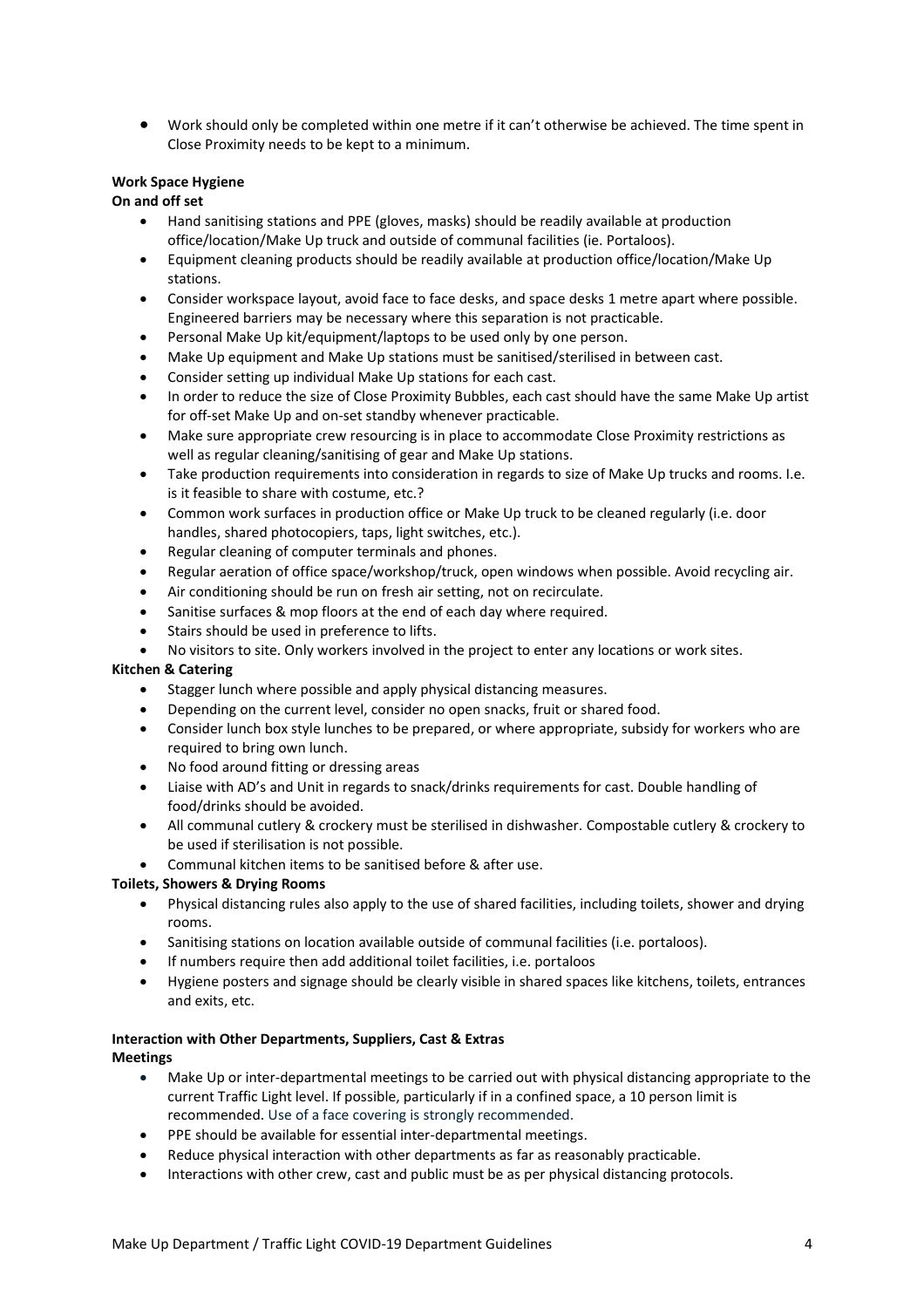#### **Travel**

- Ride-sharing is not recommended unless you are already in a small and regular work bubble and if physical distancing is maintained. Use of a face covering is strongly recommended.
- Crew who travel together should always be part of the same work bubble.
- No recycling air, clean air fan inlet only, open windows where possible.
- Shared vehicles should not be used outside work.

#### **Set Protocol**

- Sets should be treated as closed sets, with essential crew on set only.
- To avoid on-set congestions, liaise with AD's for appropriate times to do final checks, etc. Allow other departments time and space to complete their work.
- Reduce the time spent on final checks to a minimum.
- For enclosed shooting sets, please ensure regular aeration, open windows when possible. It is recommend that crew are allowed time during the day to get fresh air.

#### **Equipment & Kit**

- Personal kits should be cleaned between cast and at the end of each day.
- Any shared kit must be cleaned/sanitised.
- Hands to be washed/sanitised prior to and after handling radios, batteries, earpieces, etc.

#### **Cast**

- COVID-19 information to be distributed to cast prior to their arrival on set.
- All cast must fill in a COVID-19 Health Declaration prior to work.
- Face masks/coverings and PPE shall be made available to all cast.
- Cast may be asked to use a face covering whenever practicable. Some productions may require this as part of their H&S plan.
- All cast to wash/sanitise hands on arrival at location/studio
- A COVID-19 induction and health check on arrival by a competent person, i.e., registered nurse, paramedic or the safety officer.
- Whenever possible, a specific cast area must be set up with physical distancing observed.
- Whenever possible, one Make Up crew should be assigned to key cast and another assigned to extras/stunts/additional cast.
- Whenever possible, cast should undertake any task they can perform themselves, under the supervision of the Make Up artist.
- Personal bags or items should be left in the cast/costume/make up area.
- Each cast member may want a water proof wet bags for their personal items to travel to set. Only 3rd AD or cast to carry this, and only cast member is to put things in & take things out.
- No phones on set, no one else to handle cast personal belongings.
- Disposable Cast water bottles are recommended. Cast to handle their own food no double handling. **Close Proximity Bubbles**

#### *Close proximity tasks (0-1metre) introduces a higher risk and PCBU's must eliminate or minimize this increased risk by applying the appropriate control measures.*

- Close contact scenes with less than a metre physical distance (a Close Proximity Environment) must only be done after thorough discussion and mutual agreements with producer, Cast/Agent and other affected departments (H&S, Make Up, etc.).
- *For specific guidance around intimacy scenes (kissing, etc.) please discuss well in advance with your Health & Safety Officer.*
- For some productions longer-term Close Proximity Bubbles might be created to avoid contact with other bubbles (i.e. key Cast, their Make Up Artist, Costume Standby and/or PA/Driver).
- Communication must be clear about who is in the Close Proximity Bubble.
- The Close Proximity Bubble size must be kept to minimum, ideally less than 3. No more than 10 people.
- Time spent in Close Proximity should be limited to the absolute minimum necessary time.
- While in a Close Proximity Bubble, contact with other bubbles should be kept to an absolute minimum. The crew member should also consider the extent and impact this may have on their family and social life.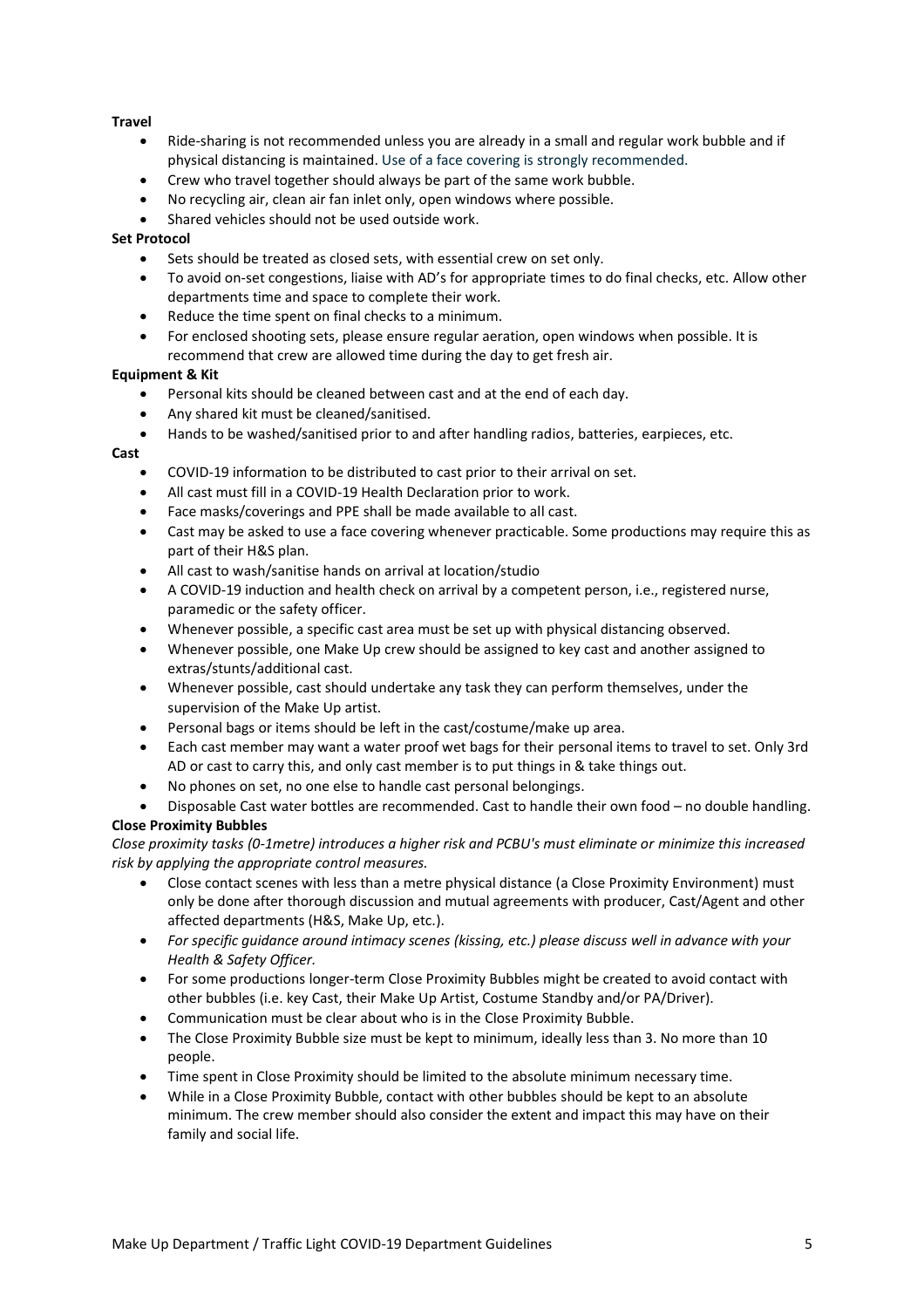- Cast's individual comfort levels must be taken into account and there must be no coercion. Consent must be gained for each and every scene of an intimate/close nature. Cast must never be required to perform intimate or close action they are not comfortable with.
- The emphasis is on transparency and communication. Performers will get scripts and information regarding the intimate/close scenes well in advance of rehearsals and shooting. They need to know the level of intimacy/physical action required in detail and the length of time expected to be in close/intimate proximity.
- Cast will be given adequate time to consult privately with their agent prior to agreeing to the scene. Nothing should be last minute.
- Close Environment scene details shall be re-confirmed prior to blocking/filming and Cast and crew comfort levels re-assessed.
- Crew working in a Close Proximity Bubble should wear appropriate PPE if requested or recommended.
- Use of a face covering is strongly recommended, and is mandatory in the RED level.
- If you choose to wear PPE, the type is up to you and should be based on the level of risk for your business or service, the working proximity, the physical work area, and the length of time people are together.
- Work should only be completed within one metre if it can't otherwise be achieved. The time spent in Close Proximity needs to be kept to a minimum. At all other times, a one-meter distance should be maintained.
- *Please familiarise yourself with the Close Proximity and Scene Specific Guidance sections of the ScreenSafe Covid-19 Protocols.*

#### **Extras**

- Extras are often day-players who cannot be expected to have as much filming experience as most crew. Neither will they always be aware of the strict hygiene and safety measures put in place to keep our industry working during this pandemic.
- Due to the extended social bubble an extra has outside a production, minimise or avoid using extras and day-players as much as possible.
- For longer productions, it is recommended that you establish a pool of regular, trusted extras.
- Prior to filming, we recommend you liaise directly with extras agents to make sure they are aware of the strict hygiene and contact tracing measurements required, and that this information is passed on to extras prior to them turning up on the day.
- COVID-19 information to be distributed to extras prior to their arrival on set.
- Take extra care to make certain all extras have filled in a COVID-19 Health Declaration before starting work.
- A COVID-19 induction and health check on arrival by a competent person, i.e., registered nurse, paramedic or the safety officer.
- Make sure extras or day players do NOT turn up to work if they are feeling unwell or are symptomatic.
- It is strongly recommended that extras use a face covering whenever practicable. Some productions may require this as part of their H&S plan.
- All extras to wash/sanitise hands on arrival at location/studio
- It is recommended that you establish a separate Extras Bubble for extras and the crew working with them. Whenever possible we recommend a separate AD, Unit, Make Up team from the main shooting bubble.
- It is recommended that the Extras Bubble has its own areas for Make Up, unit and catering, separate to the main crew.
- A designated extras area set up with appropriate physical distancing observed. Individuals to remain in the same seat for the duration of the day when not on set, i.e. no seat swapping and mingling.
- All personal belongings to be left in designated area. No personal items to be taken to set.
- No communal catering/refreshment area for extras. All food/refreshments via unit team (see Unit Department guidelines).
- When practicable or required, divide ADs to look after an assigned number of extras throughout the day (through wardrobe, makeup, direction on set, etc.)
- Crowd scenes can only be filmed if the required physical distancing is achievable.